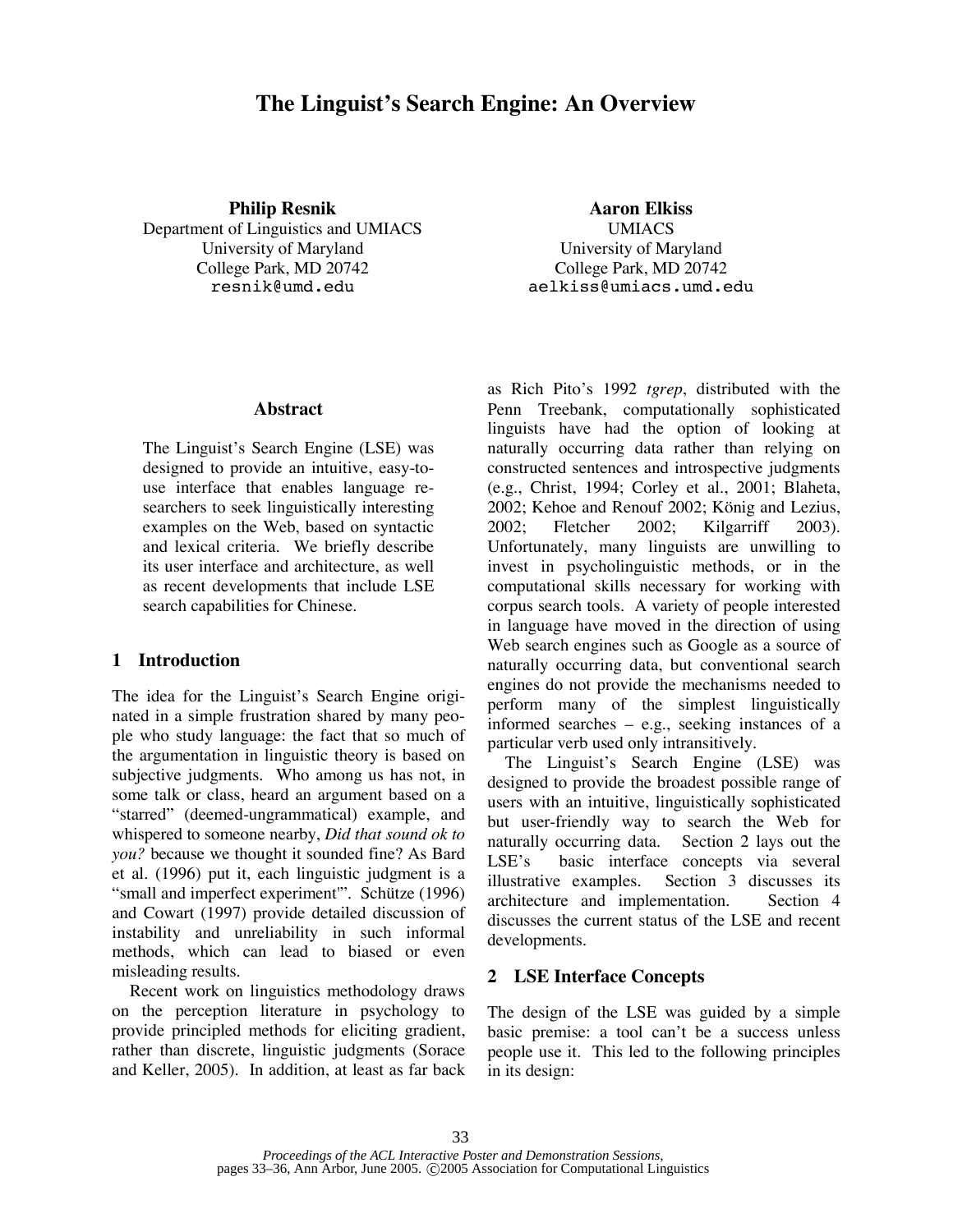- Minimize learning/ramp-up time.
- Have a linguist-friendly look and feel.
- Permit rapid interaction.
- Permit large-scale searches.
- Allow searches using linguistic criteria.

Some of these principles conflict with each other. For example, sophisticated searches are difficult to specify in a linguist-friendly way and without requiring some learning by the user, and rapid interaction is difficult to accomplish for Web-sized searches.

### **2.1 Query By Example**

The LSE adopts a strategy one can call "query by example," in order to provide sophisticated search functionality without requiring the user to learn a complex query language. For example, consider the so-called "comparative correlative" construction (Culicover and Jackendoff, 1999). Typing *the bigger the house the richer the buyer* automatically produces the analysis in Figure 1, which can be edited with a few mouse clicks to get the generalized structure in Figure 2, converted with one button push into the LSE's query language, and then submitted in order to find other examples of this construction, such as *The higher the rating, the lower the interest rate that must be paid to investors; The more you bingo, the more chances you have in the drawing; The more we plan and prepare, the easier the transition*.



*Figure 1. Querying by example*



Crucially, users need not learn a query language, although advanced users can edit or create queries directly if so desired. Nor do users need to agree with (or even understand) the LSE's automatic parse, in order to find sentences with parses similar to the exemplar. Indeed, as is the case in Figure 1, the parse need not even be entirely reasonable; what is important is that the structure produced when analyzing the query will be the *same* structure produced via analysis of the corresponding sentences in the corpus.

Other search features include the ability to specify immediate versus non-immediate dominance; the ability to negate relationships (e.g. a VP that does *not* immediately dominate an NP); the ability to specify that words should match on all morphological forms; the ability to match nodes based on WordNet relationships (e.g. all descendants of a particular word sense); the ability to save and reload queries; the ability to download results in keyword-in-context (KWIC) format; and the ability to apply a simple keywordbased filter to avoid offensive results during live demonstrations.

Results are typically returned by the LSE within a few seconds, in a simple search-engine style format. In addition, however, the user has rapid access to the immediate preceding and following contexts of returned sentences, their annotations, and the Web page where the example occurred.

#### **2.2 Built-In and Custom Collections**

Linguistically annotating and indexing the entire Web is beyond impractical, and therefore there is a clear tradeoff between rapid response time and the ability to search the Web as a whole. In order to manage this tradeoff, the LSE provides, by default, a built-in collection of English sentences taken randomly from a Web-scale crawl at the Internet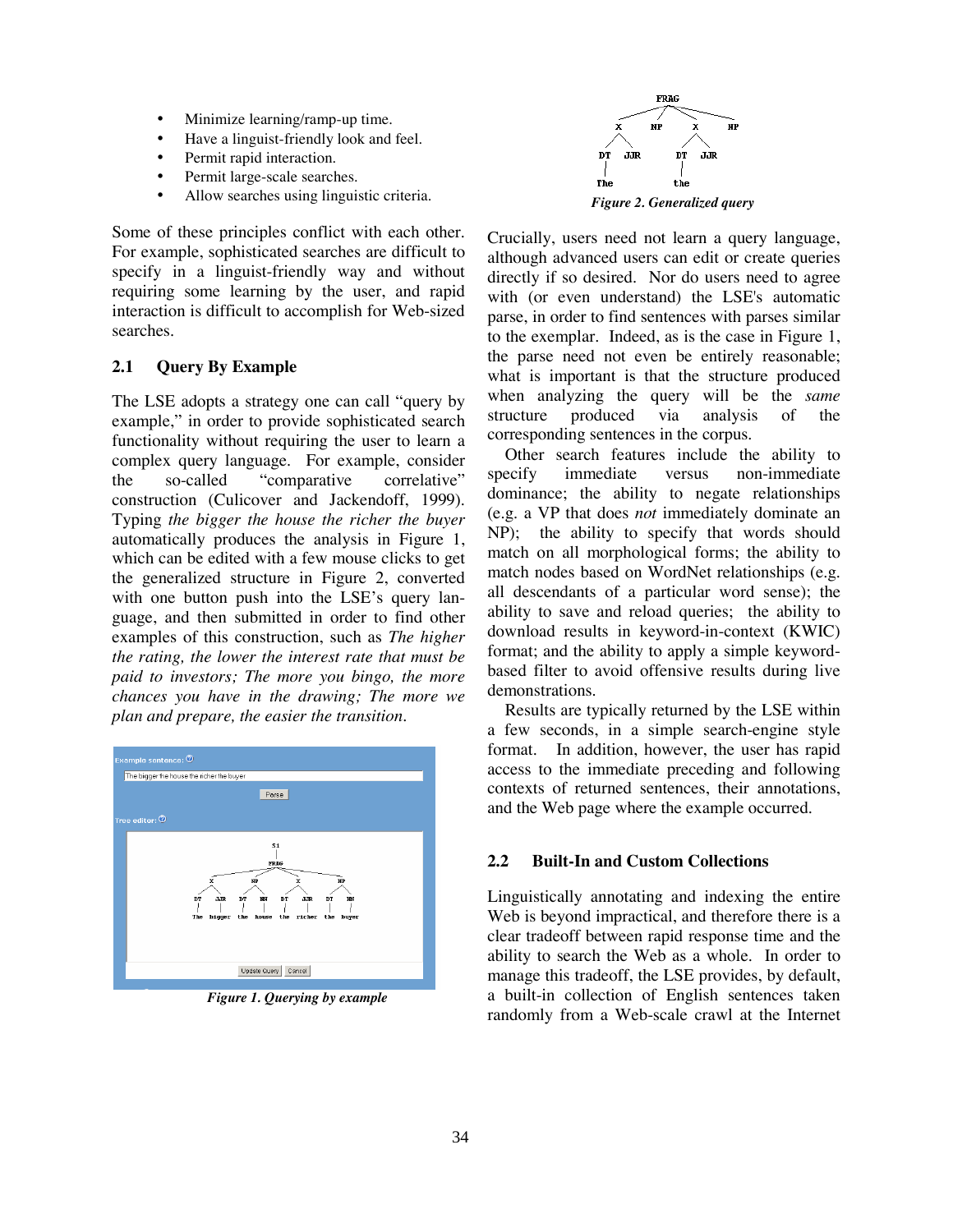Archive.<sup>1</sup> This static collection is often useful by itself.

In order to truly search the entire Web, the LSE permits users to define their own custom collections, piggybacking on commercial Web search engines. Consider, as an example, a search involving the verb *titrate*, which is rare enough that it occurs only twice in a collection of millions of sentences. Using the LSE's "Build Custom Collection" functionality, the user can specify that the LSE should:

- Query Altavista to find pages containing any morphological form of *titrate*
- Extract only sentences containing that verb
- Annotate and index those sentences
- Augment the collection by iterating this process with different specifications

Doing the Altavista query and extracting, parsing, and indexing the sentences can take some time, but the LSE permits the user to begin searching his or her custom collection as soon as *any* sentences have been added into it. Typically dozens to hundreds of sentences are available within a few minutes, and a typical custom collection, containing thousands or tens of thousands of sentences, is completed within a few hours. Collections can be named, saved, augmented, and deleted.

Currently the LSE supports custom collections built using searches on Altavista and Microsoft's MSN Search. It is interesting to note that the search engines' capabilities can be used to create custom collections based on extralinguistic criteria; for example, specifying pages originating only in the *.uk* domain in order to increase the likelihood of finding British usages, or specifying additional query terms in order to bias the collection toward particular topics or domains.

## **3 Architecture and Implementation**

The LSE's design can be broken into the following high level components:

- User interface
- Search engine interface
- NLP annotation
- Indexing
- Search

The design is centered on a relational database that maintains information about users, collections, documents, and sentences, and the implementation combines custom-written code with significant use of off-the-shelf packages. The interface with commercial search engines is accomplished straightforwardly by use of the WWW::Search perl module (currently using a custom-written variant for MSN Search).

Natural language annotation is accomplished via a parallel, database-centric annotation architecture (Elkiss, 2003). A configuration specification identifies dependencies between annotation tasks (e.g. tokenization as a prerequisite to part-ofspeech tagging). After documents are processed to handle markup and identify sentence boundaries, individual sentences are loaded into a central database that holds annotations, as well as information about which sentences remain to be annotated. Crucially, sentences can be annotated in parallel by task processes residing on distributed nodes.

Indexing and search of annotations is informed by the recent literature on semistructured data. However, linguistic databases are unlike most typical semistructured data sets (e.g., sets of XML documents) in a number of respects – these include the fact that the dataset has a very large schema (tens of millions of distinct paths from root node to terminal symbols), long path lengths, a need for efficient handling of queries containing wildcards, and a requirement that all valid results be retrieved. On the other hand, in this application incremental updating is not a requirement, and neither is 100% precision: results can be overgenerated and then filtered using a less efficient comparison tools such as *tgrep2*. Currently the indexing scheme follows ViST (Wang et al., 2003), an approach based on suffix trees that indexes structure and content together. The variant implemented in the LSE ignores insufficiently selective query branches, and achieves more efficient search by modifying the ordering within the structural index, creating an inmemory tree for the query, ordering processing of

 $1$  The built-in LSE Web collection contains 3 million sentences at the time of this writing. We estimate that it can be increased by an order of magnitude without seriously degrading response time, and we expect to do so by the time of the demonstration.